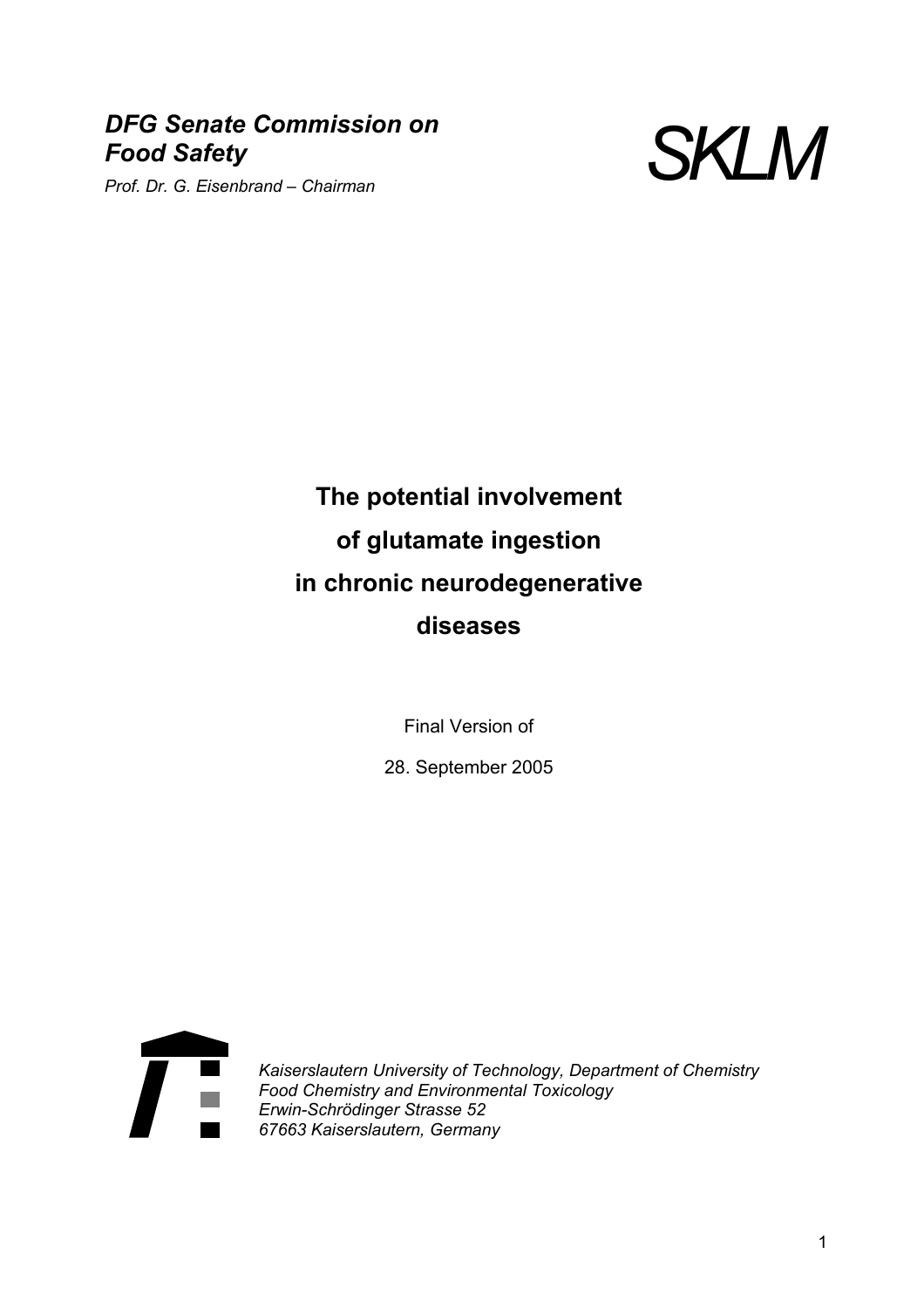*The Senate Commission on Food Safety (SKLM) of the Deutsche Forschungsgemeinschaft (DFG, German Research Foundation), in consultation with external experts, discussed the potential involvement of glutamate ingestion in chronic neurodegenerative diseases, evaluating data on concentrations in foods, exposure, kinetics and neurotoxicity. On 28 September 2005, the SKLM passed the following resolution:*

# **The potential involvement of glutamate ingestion in chronic neurodegenerative diseases**

#### **1. Introduction**

l

Glutamic acid and its salts, the glutamates, occur naturally and are also used as an additive for enhancing the flavour of food. The general public and scientific committees have, from time to time, debated a potential connection between a higher consumption of glutamate and chronic neurodegenerative diseases such as Alzheimer's disease, Parkinson's disease and multiple sclerosis. The SKLM was asked to reassess the safety of glutamate, particularly monosodium glutamate (MSG), which is used as a flavour enhancer, with respect to a potential neurotoxicity.<sup>1</sup>

#### **2. Occurrence and natural concentration in foods**

Glutamic acid occurs naturally in almost all foods (see Table 1). As an amino acid it is a component of most proteins, up to 20% in animal protein and up to 40% in plant protein. Protein-rich foods such as meat and fish generally contain large amounts of bound glutamate and relatively small amounts of free glutamate. On the other hand, various types of vegetables have a comparatively high concentration of free glutamate. At approx. 15 - 30 mg/100 ml, the concentration of free glutamate in human breast milk is about ten times that of cow's milk (Carratu et al., 2003; Sarwar et al., 1998).

 $1$  The hotly debated issue of hypersensitivity reactions from eating foods containing glutamate (Chinese restaurant syndrome) is not the subject of this paper.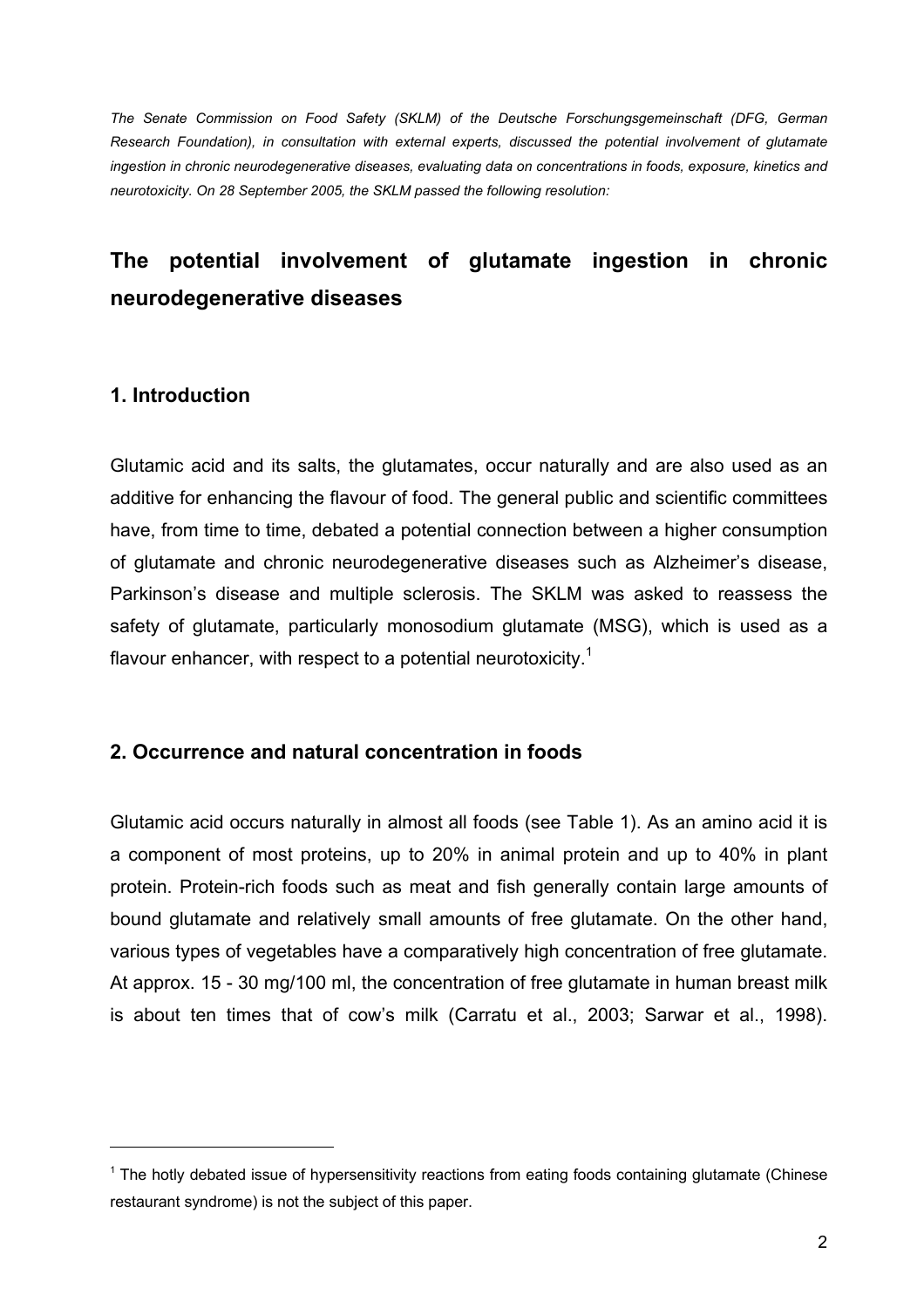| Food              | <b>Glutamate bound in</b><br>peptides | Free glutamate<br>(mg/100 g) |  |
|-------------------|---------------------------------------|------------------------------|--|
|                   | (mg/100 g)                            |                              |  |
| Cow's milk        | 819                                   | $\overline{2}$               |  |
| Human breast milk | 229                                   | 22                           |  |
| Eggs              | 1583                                  | 23                           |  |
| <b>Beef</b>       | 2846                                  | 33                           |  |
| Salmon            | 2216                                  | 20                           |  |
| Peas              | 5583                                  | 200                          |  |
| Carrots           | 218                                   | 33                           |  |
| Spinach           | 289                                   | 39                           |  |
| Potatoes          | 280                                   | 180                          |  |
| Tomatoes          | 238                                   | 140                          |  |

**Table 1:** Typical contents of naturally occurring glutamate in foods (FSANZ, 2003)

### **3. Utilization and contents in processed foods**

Because of its flavour enhancing properties ("umami"), free glutamate, i.e. not bound in protein, is added to foods as a salt, e.g. monosodium glutamate (MSG), or in the form of hydrolyzed vegetable protein.

In the European Union, glutamic acid and glutamates are approved for use as food additives (E 620 – 625) according to EU Directive 95/2/EC, for foodstuffs in general up to a total amount of 10 g/kg, or according to the "quantum satis" principle for condiments and seasonings. Various processed foods such as seasonings, sauces and restaurant meals prepared with glutamate can contain considerable amounts (see Table 2) of free glutamate, from natural sources as well as added glutamates.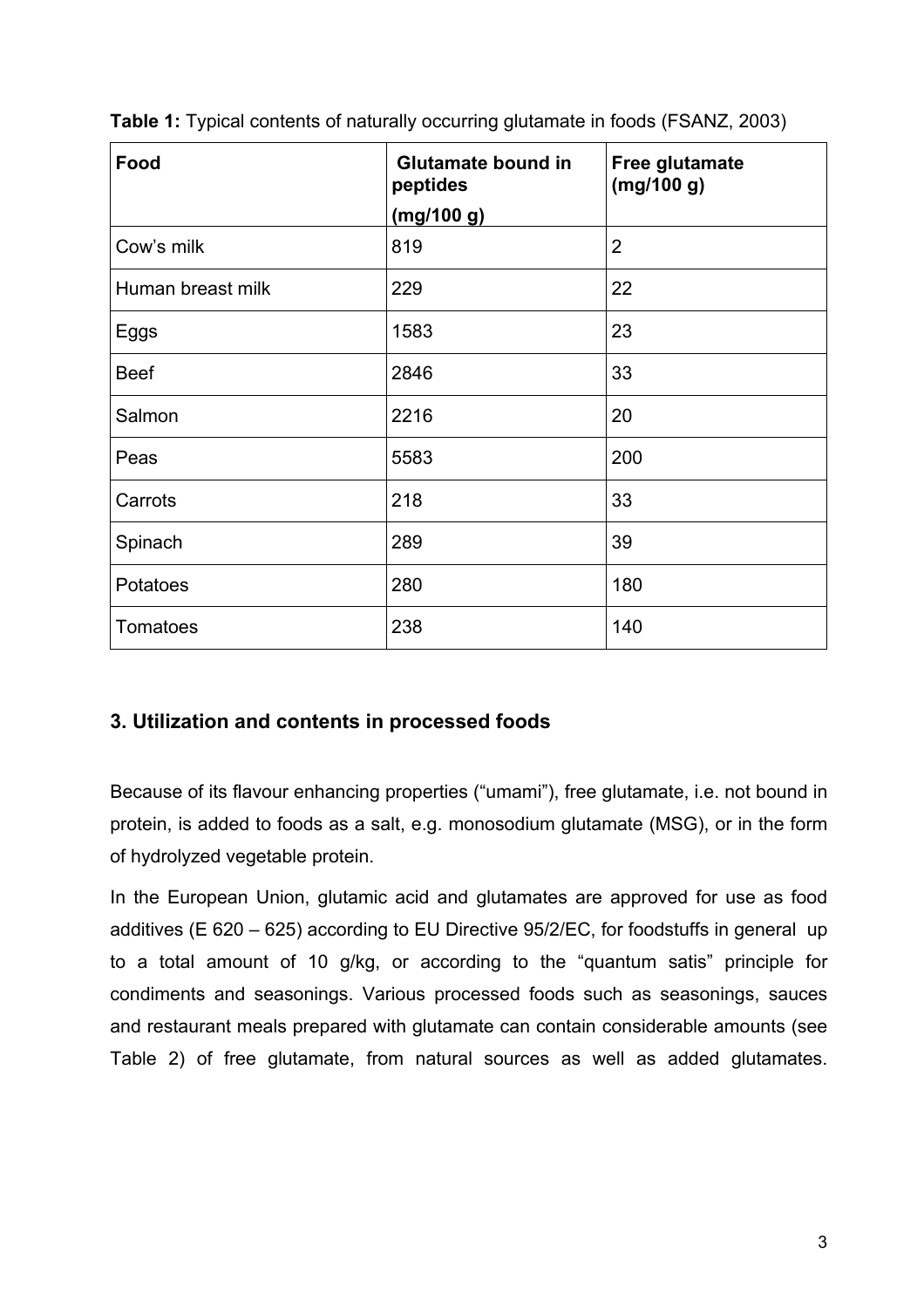| Food                         | Concentration (g/100 g) | <b>Literature</b>  |
|------------------------------|-------------------------|--------------------|
| Hydrolyzed vegetable         |                         |                    |
| protein - HVP (USA)          | approx. 8               |                    |
| <b>Typical meal seasoned</b> |                         |                    |
| with HVP                     | approx. $0.05$          | <b>FASEB, 1995</b> |
| Seasonings and sauces        | $0.02 - 1.9$            | <b>FSANZ, 2003</b> |
| Soy sauce                    | $0.4 - 1.3$             | <b>FSANZ, 2003</b> |
| Parmesan cheese              | 1.2                     | <b>FSANZ, 2003</b> |
| <b>Restaurant meals</b>      | $< 0.01 - 0.71$         | <b>FSANZ, 2003</b> |
| Chinese restaurant meals     | $< 0.01 - 1.5$          | <b>FSANZ, 2003</b> |

**Table 2:** Amount of free glutamate in seasonings, sauces and restaurant meals

#### **4. Exposure**

Human exposure results largely from eating foods that contain protein as well as those with a high content of free glutamate, either occurring naturally or as an additive in the form of glutamates and/or hydrolyzed protein. Bound glutamate is released during the digestive process and can subsequently no longer be differentiated from free glutamate. In European countries, the average consumption of added glutamate is estimated to be  $0.3 - 0.6$  g/day, i.e.  $5 - 10$  mg/kg bw/day at a body weight of 60 kg (Biesalski et al., 1997). According to estimates for the United Kingdom, the average consumption is 0.6 g MSG/day, extreme consumption  $(97.5<sup>th</sup>$  percentile) is up to 2.3 g MSG/day (Rhodes et al., 1991). The average consumption of MSG in the US was estimated to be 0.55 g/day (National Academy of Sciences, 1979). A strongly seasoned restaurant meal may contain 5 g of MSG, i.e. a consumption of approx. 83 mg/kg bW (60 kg bW) (Yang et al., 1997).

The exposure in Asian countries is estimated to be on average  $1.2 - 1.7$  g added glutamate/day, with a 97.5<sup>th</sup> percentile of approx. 4 g/day (Biesalski et al., 1997).

In comparison, the total glutamate consumption with a normal mixed diet is estimated to be  $10 - 20$  g/day, of which approx. 1 g is assumed to be free glutamate (Biesalski, 1998). In the US, the mean total consumption from foods and food supplements is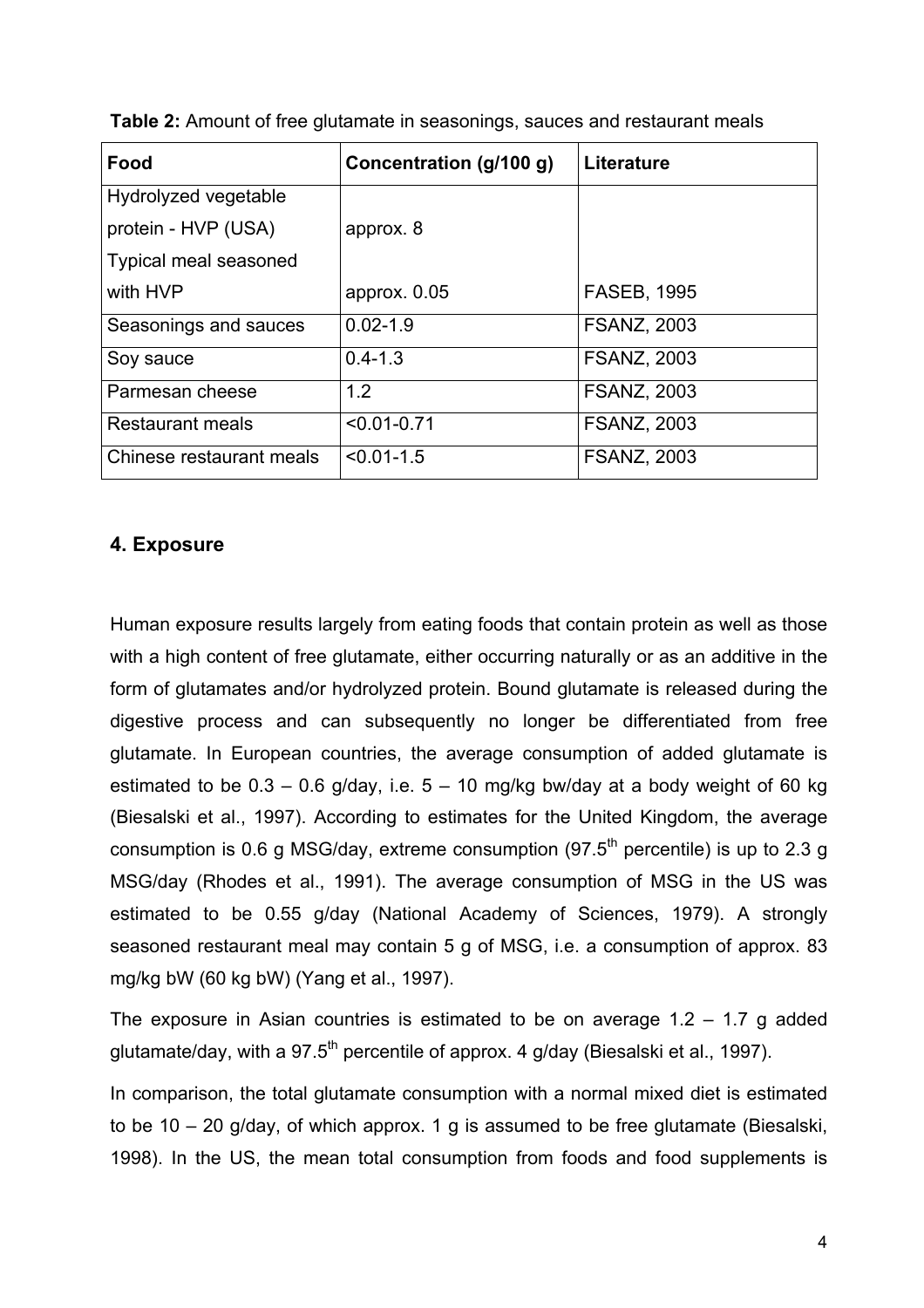estimated at  $15 - 16$  g/day and the highest consumption (men  $31 - 50$  years of age; 99<sup>th</sup> percentile) at 33 -34 g/day (National Academy of Sciences, 2002).

At approx. 36 mg free glutamate/kg bW/day and approx. 360 mg protein-bound glutamate/kg bW/day, breast-fed babies have the highest total glutamate consumption relative to body weight (WHO, 1988).

The Senate Commission has no further information at this time concerning the content of free glutamate in processed foods or the scope of use of glutamate as an additive and the resulting exposure.

#### **5. Metabolism and kinetics**

#### **5.1. The role of glutamate in intermediary metabolism**

Glutamate occupies a central position in human intermediary metabolism. It serves as a substrate for protein synthesis and glutathione synthesis, is an amino group donor in the synthesis of other amino acids through transamination and is involved in regulating the urea cycle. Glutamate is also a precursor of glutamine. This reaction catalyzed by glutamine synthetase has a central function in amino acid metabolism. It is the main pathway to transform free ammonium into glutamine for transport in the blood stream. Glutamate acts as an excitatory neurotransmitter in the central nervous system (CNS) and is the precursor of the neurotransmitter  $\gamma$ -aminobutyric acid (GABA). Glutamate plays a significant role in the development of the nervous system. Glutamate is an important source of energy for certain tissues, particularly the intestines (mucosa).

#### **5. 2. Factors that affect kinetics and the plasma level**

The kinetics of glutamate absorption strongly depend on whether the compound is consumed as free glutamate or bound in protein as well as on the presence of other food components. Glutamic acid bound in protein is only absorbed after enzymatic hydrolysis, and hence more slowly. In several animal species, the administration of MSG in water resulted in higher plasma levels and a shorter period of time until the maximum value was reached compared to administration in the feed. The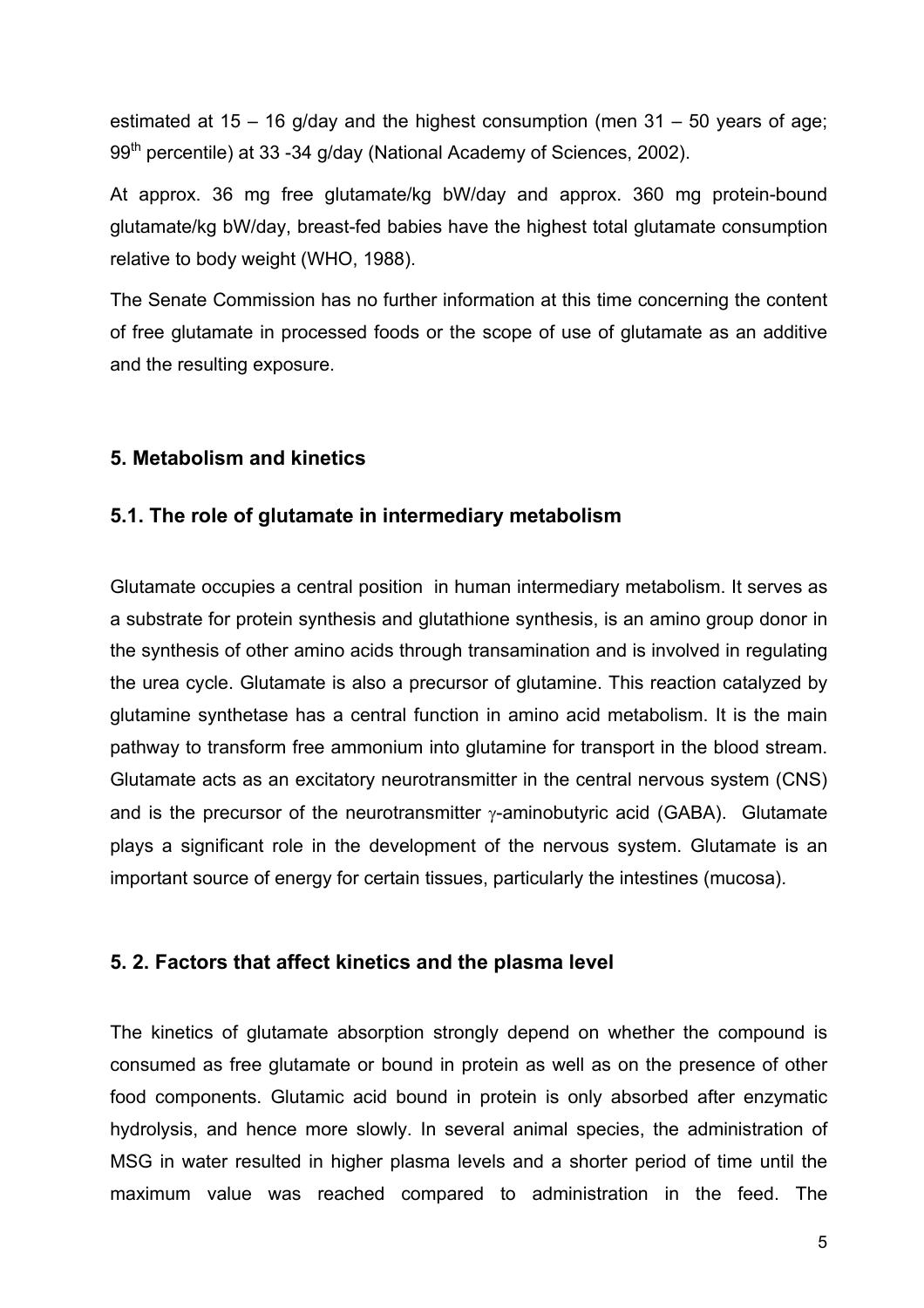simultaneous administration of metabolizable carbohydrates results in a lower rise in the plasma level because of the increase in glutamate catabolism. Compared to using a stomach tube, administration of MSG in the feed (ad libitum) only results in minor increases in the plasma levels.

Furthermore, the results vary depending on age and species. After administering a standard dose, the rise in the plasma level was lowest in adult monkeys and highest in mice. The values in young mice and rats were higher than in adult animals; the situation was the opposite with guinea pigs. Infants, including premature babies, are able to metabolize orally administered glutamate as efficiently as adults, which leads to the conclusion that there is no increased risk of a greater rise in glutamate plasma levels (WHO, 1988).

The placenta is regarded as an effective metabolic barrier for glutamate. After the administration of very high doses of glutamate to pregnant rats (8 g/kg bW orally) and monkeys (infusion of 1 g MSG/h), despite a ten- to twenty-fold rise in the plasma levels of the mothers there was no increase in that of the fetuses (Walker and Lupien, 2000). In pregnant sheep, it was shown that the fetal liver produces glutamate and releases it into the fetal circulation, of which a large part is removed by the placenta (Battaglia, 2000). The human placenta also eliminates glutamate from the fetal circulation, whereas it provides large quantities of glutamine (FSANZ, 2003).

In humans, the normal plasma level of free glutamate is in the range of 30 to 60 µmol/L and 4.4 – 8.8 mg/L (FSANZ, 2003).

In a study, an average free glutamate plasma level of approx. 40 µmol/L was measured after several hours of fasting. After eating a protein-rich meal (1 g protein/kg bW/day), there was a transient rise in the mean maximum plasma level to about 90 µmol/L. When the meal also had MSG added to it in an amount equivalent to a dose of 34 mg/kg bW, i.e. about three times the average daily intake of added glutamate in Europe and the US, there was no further rise (Stegink et al., 1982).

With a dose of 150 mg MSG/kg bW, almost twice the amount of a strongly seasoned restaurant meal, there was a greater rise than with a protein-rich control meal (see above) without added glutamate. After a protein-rich control meal without added glutamate the plasma levels rose from about 50 to about 120 µmol/L and reached about 200 µmol/L with added glutamate (Stegink et al., 1983a). After administering 150 mg MSG/kg bW in a typical Chinese meal to Taiwanese adults, there was a transient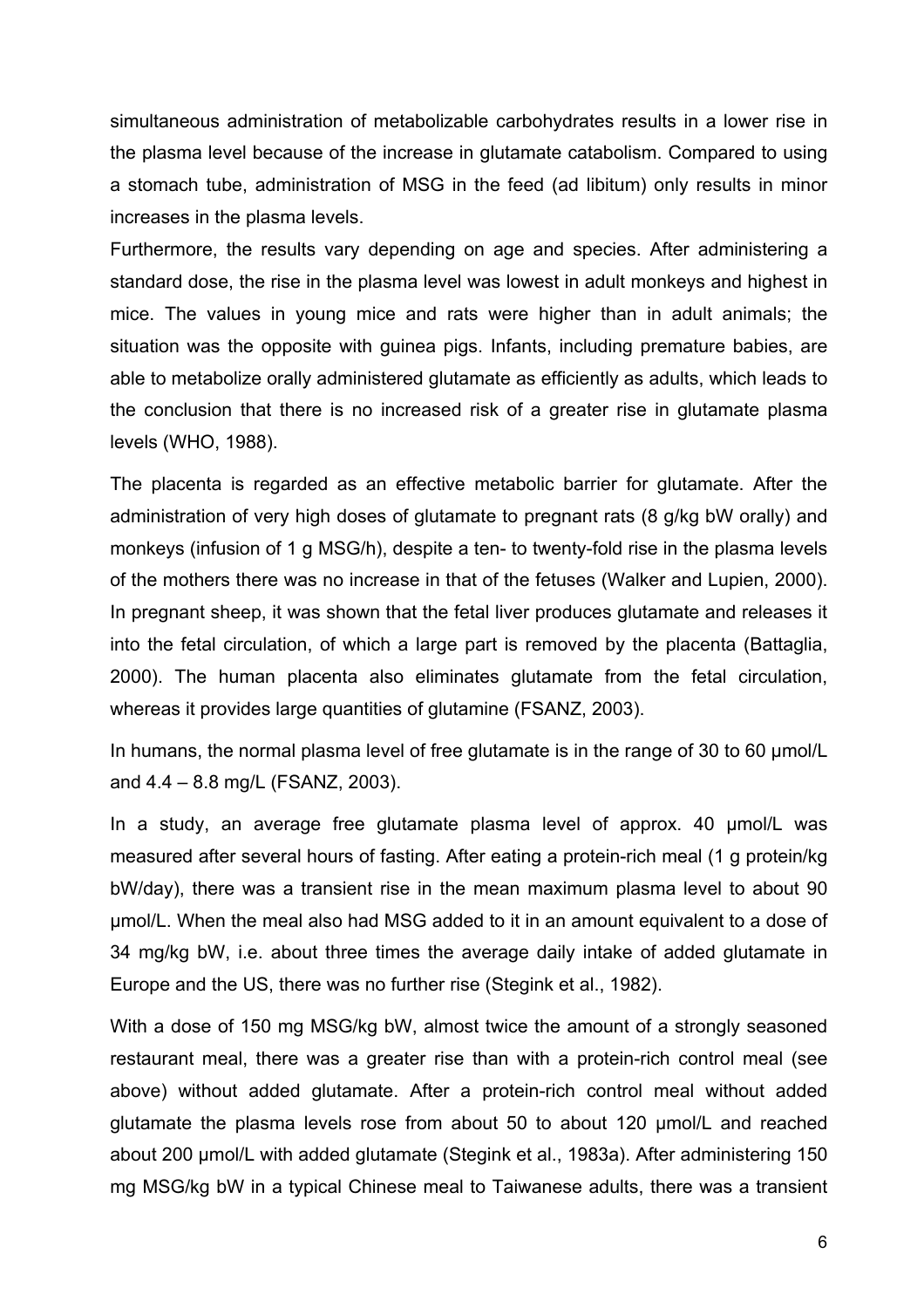rise in the mean plasma level from 95 to 125 µmol/L, which is about 1.3 times the base value (Tung & Tung, 1980). After administering 150 mg MSG/kg bW in a liquid formula meal, the equivalent of a carbohydrate administration of 1.1 g/kg bW, the glutamate plasma level rose from approx. 35 µmol/L to approx. 70 µmol/L (Stegink et al., 1983b).

In comparison, however, after ingesting 150 mg MSG/kg bW in water, there was a more rapid and higher rise in the plasma concentration, from approx. 40 to 600 µmol/L (Stegink et al., 1983b). In another test with the same dose of 150 mg/kg bW in water, there was a similar rise in the mean plasma level from approx. 60 µmol/L to 440 µmol/L (Graham et al., 2000).

See the annex for a summary of these data on MSG plasma levels in humans.

The Joint FAO/WHO Expert Committee on Food Additives (JECFA) concluded that compared with ingestion of food without metabolizable carbohydrates, administration in foods providing metabolizable carbohydrates significantly attenuates the rise in plasma levels at doses up to 150 mg MSG/kg bW (9 g/60 kg person) (WHO, 1988).

In humans, plasma concentrations of  $0.8 - 1.0$  mmol/L ( $12 - 15$  mg/ $100$  ml) caused nausea and vomiting in 50% of the test subjects. These plasma levels were reached after intravenous administration of a dose of 100 mg/kg bW.

#### **6. Neurotoxicity**

#### **6.1. Endogenous glutamate**

Glutamate is an important excitatory neurotransmitter in the central nervous system. Glutamate plays a role in learning and memory processes, evidenced by the fact that the highest density of glutamate receptors is in the hippocampus. After release, glutamate diffuses across the  $15 - 30$  nm wide synaptic cleft in less than one millisecond, binds to specific glutamate receptors (GluR) and activates the postsynaptic neuron. Termination of the glutamatergic transmission occurs primarily via neuronal and glial glutamate transporters, namely the excitatory amino acid transporters (EAAT)  $1 - 5$ . These transporters are critical for transporting glutamate back to the neuronal or glial cytoplasm. In both cell types, glutamate reaches the amino acid pool, which is freely available in the cytoplasm. If the physiological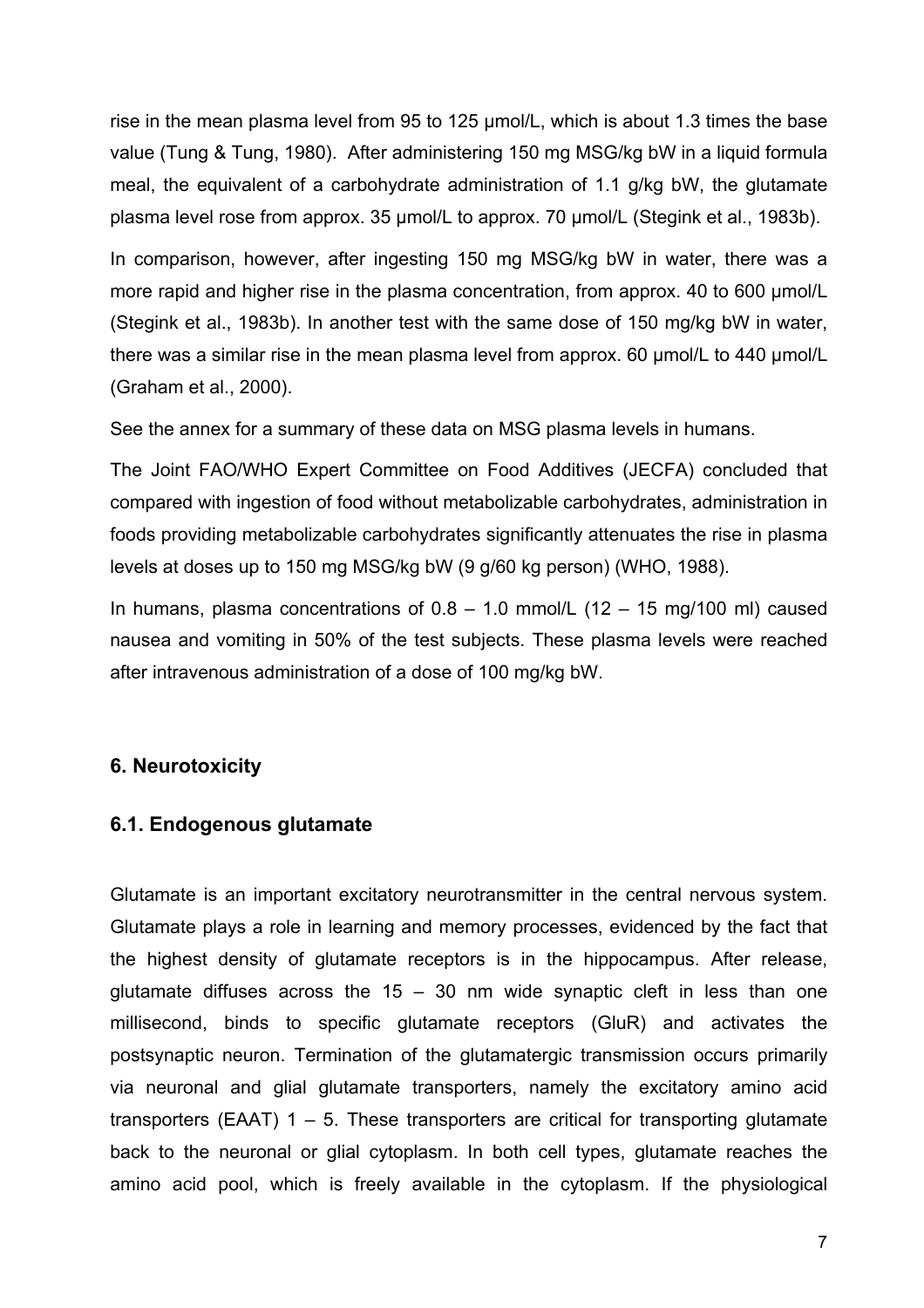concentration in the glia cell is exceeded, glutamate is converted to glutamine or, if the concentration is too low, regenerated from it. The vesicular transporter in the neuron pumps glutamate from the cytosol into the vesicles. If the physiological concentration in the amino acid pool is exceeded, glutamine can also be generated in the neuron.

In certain cases the glutamate concentration in the neuronal cytosol may rise and cause a reversal of the direction of transport of the EAATs. This is possible in the case of a stroke, for instance. Due to the lack of oxygen caused by a vascular occlusion, all the ATP-related processes fail within a short period of time resulting in a rise in the glutamate concentration. The cell primarily attempts to compensate for this by removing it via the EAATs. If the extracellular glutamate exceeds a narrow concentration range, the result is excitotoxic damage. The term excitotoxicity refers to neuron damage caused by toxic concentrations of excitatory neurotransmitters such as glutamic acid or aspartic acid. It is based on excessive stimulation of NMDA receptors (N-methyl-D-aspartate) and the subsequent opening of  $Ca<sup>2+</sup>$  channels. The elevated cystolic  $Ca^{2+}$  concentration results in cell death. Furthermore, in the case of a stroke, because of the impaired Na/K-ATPases, a massive influx of water occurs which finally leads to the destruction of the cell and the release of the entire glutamate reservoir. Because of the high density of the receptors, the hippocampus is more sensitive than other areas of the brain when glutamate is released endogenously.

Elevated **endogenous** glutamate concentrations are related to slow progressive neurodegenerative diseases such as Alzheimer's dementia, multiple sclerosis (MS) Parkinson's disease, Huntington's chorea and amyotrophic lateral sclerosis (ALS).

#### **6.2. Exogenous glutamate**

The situation described above refer to glutamate of **endogenous** origin.

Glutamate ingested with food is virtually completely absorbed from the intestines by means of a specific active transport system. During absorption, most of the glutamate is transaminated and transformed into other compounds of intermediary metabolism by the formation of  $\alpha$ -ketoglutarate. When large amounts of glutamate are consumed, the concentration in the portal vein rises, which results in an increased metabolism of glutamate in the liver and the release of glucose, lactate, glutamine and other amino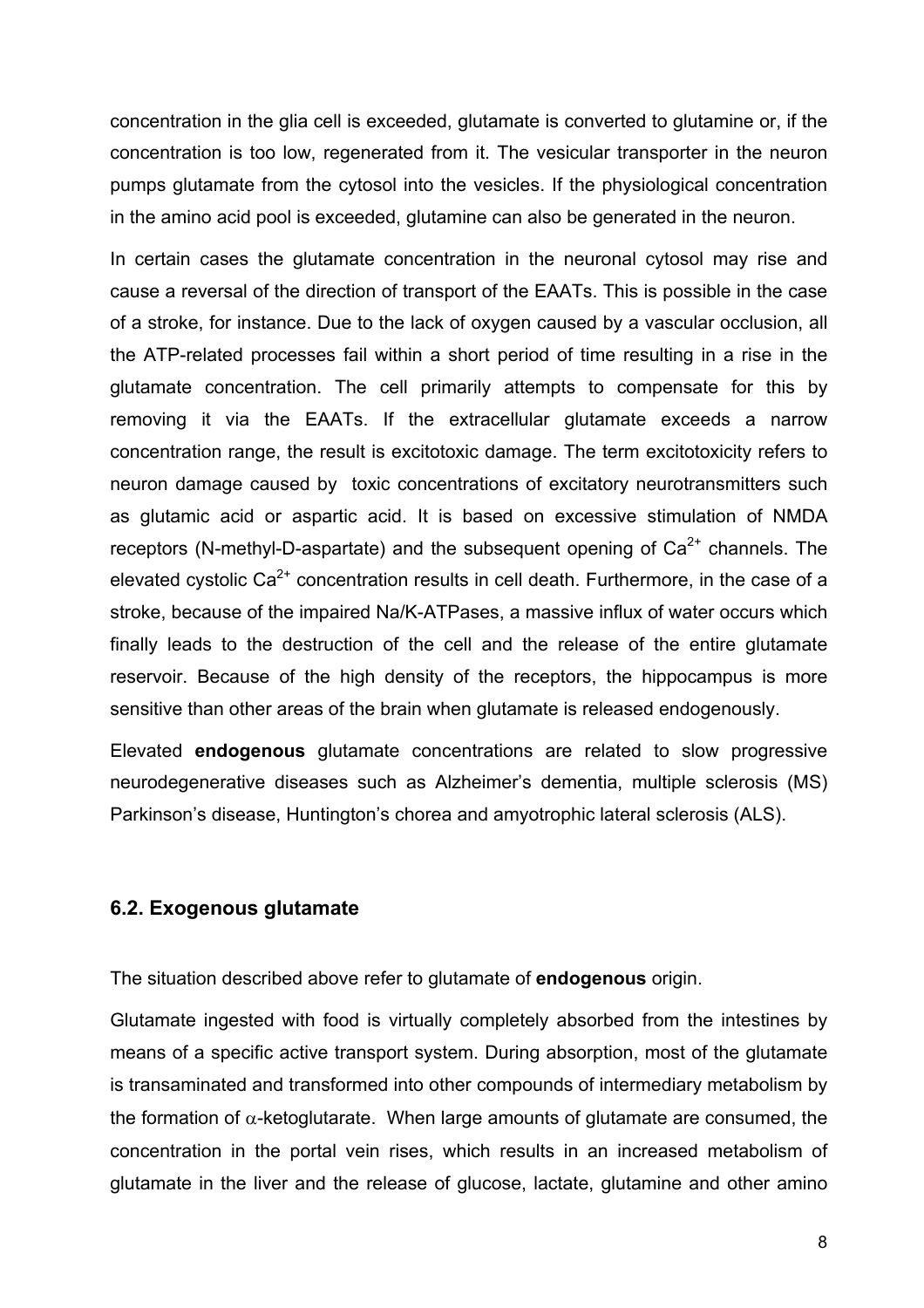acids into the systemic circulation. Because of the extensive metabolism of the glutamate ingested with food in the intestinal mucosa cells and the liver, the glutamate level in the plasma is relatively stable.

In healthy adults, the blood-brain barrier very effectively prevents the passive influx of glutamate from the plasma. Changes in plasma levels, e.g. as a consequence of absorbing **exogenous** glutamate, cause little change in concentrations in the brain (Smith, 2000). This applies even when taking into account that the endothelial bloodbrain barrier function is suspended in the area of the circumventricular organs (subfornical organ, subcommissural organ, area postrema and organum vasculosum laminae terminalis), the choroid plexus and the hypothalmic-pituitary system. A brisk substance exchange with the blood must occur in these organs, which is apparent from the high permeability of the endothelial cells (fenestration). For this reason, in this case the blood-brain barrier is shifted to the plexus epithelial cells and/or to specialized ependymal cells (tanycytes) as a blood-liquor barrier. The endothelial blood-brain barrier as well as the epithelial (glial) blood-liquor barrier are represented by impermeable cell-cell contacts (tight junctions).

It is highly unlikely that there is a causal link between ingested MSG and Parkinson's disease or Alzheimer's disease. Parkinson's disease is due to cellular degeneration in the substantia nigra, which results in a lower dopaminergic innervation of the corpus striatum. The areas that are affected first in Alzheimer's disease are the hippocampus and the cholinergenic neurons in the nucleus basalis Meynert. However, the circumventricular organs, in which damage might be expected after ingesting large amounts of exogenous glutamate, are not affected in both diseases.

If serious diseases of the central nervous system already exist, the barrier function of the blood-brain barrier may be impaired with a loss in selectivity of the barrier (Wahl et al., 1988). It is not known whether ingested MSG increases the risk of damage to the central nervous system in persons suffering from these diseases.

#### **7. Summary of the evaluation**

Previous assessments (WHO, 1988; SCF, 1991; FASEB, 1995; FSANZ, 2003; NAS, 2002) have shown that there is no risk of neurotoxic effects with the usual amounts of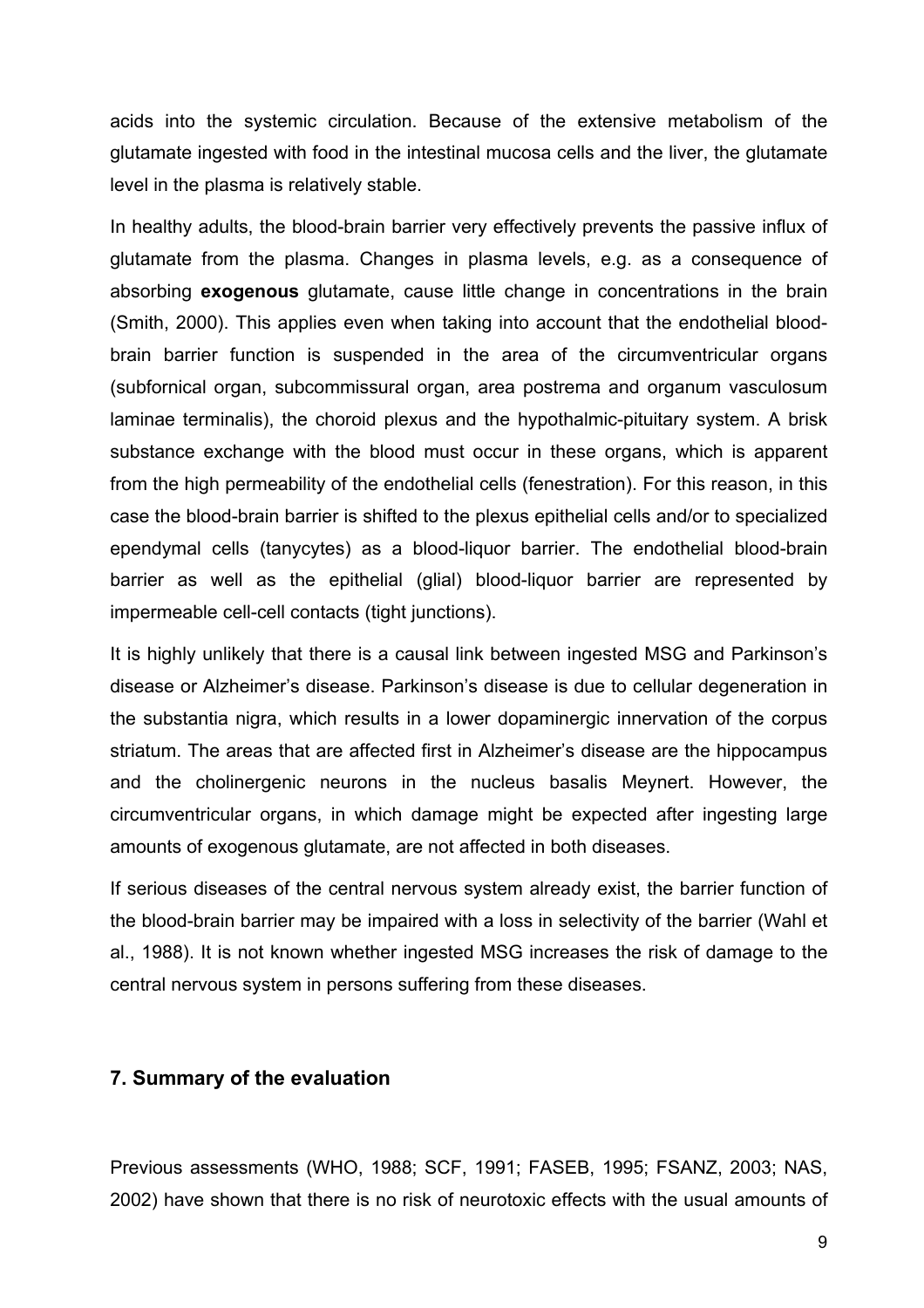glutamate in foods. The Senate Commission agrees with this opinion for the following reasons: Damage in certain areas of the central nervous system, particularly in the circumventricular organs, could only be reproducibly induced in animal experiments after parenteral administration or administration of very high doses using a stomach tube ( $ED_{50}$  in the most sensitive species, newborn mice: 500 mg/kg bW), but not after administration in the feed or drinking water. The only exception was in newborn mice who, after deprivation of feed and water, received drinking water with 5% or 10% MSG. There are species, strain and age-related differences with respect to sensitivity to neuronal damage. Newborn mice are the most sensitive; rats, guinea pigs and primates are less sensitive. The threshold plasma levels for neuronal damage observed in newborn mice were  $1 - 1.3$  mmol/L, in weaned and adult animals 3.8 and > 6.3 mmol/L, respectively (WHO, 1988).

All data indicate that, even in the case of extreme conditions of ingestion, plasma levels in humans do not reach the values at which neuronal damage were observed in the most sensitive species (newborn mice). Even after oral administration of a single dose of 150 mg/kg bW in water (9 g / 60 kg bW), the maximum values found did not exceed 600 µmol/L in plasma. The peak value was reached after 30 minutes and then dropped rapidly. When the same dose was administered in a meal, the rise was significantly lower (200 µmol/L compared to 120 µmol/L after a meal without added glutamate). Because of the very effective metabolism of glutamate in the intestine and liver, the plasma level remains relatively stable under normal circumstances.

In studies on reproductive toxicity and teratogenicity, there was no evidence of harmful effects after oral administration, even when high doses of MSG were administered to the parent generation. This indicates that the fetus is protected against high doses by the mother's metabolism and the placenta. In babies, it was shown that glutamate is important in postnatal development for forming the plastic connection of neurons in the brain. Studies of the concentration in human milk show a relatively high amount of free glutamate, about 15 – 30 mg/100 ml. The total daily intake for breast-fed babies in relation to body weight was estimated at about 36 mg free glutamate / kg bW, i.e. relatively large amounts of glutamate are absorbed through breast milk.

There are indications that disorders of the **endogenous** glutamate metabolism are associated with chronic diseases such as Alzheimer's, Parkinson's, chorea Huntington and amyotrophic lateral sclerosis. However, there are no indications that glutamate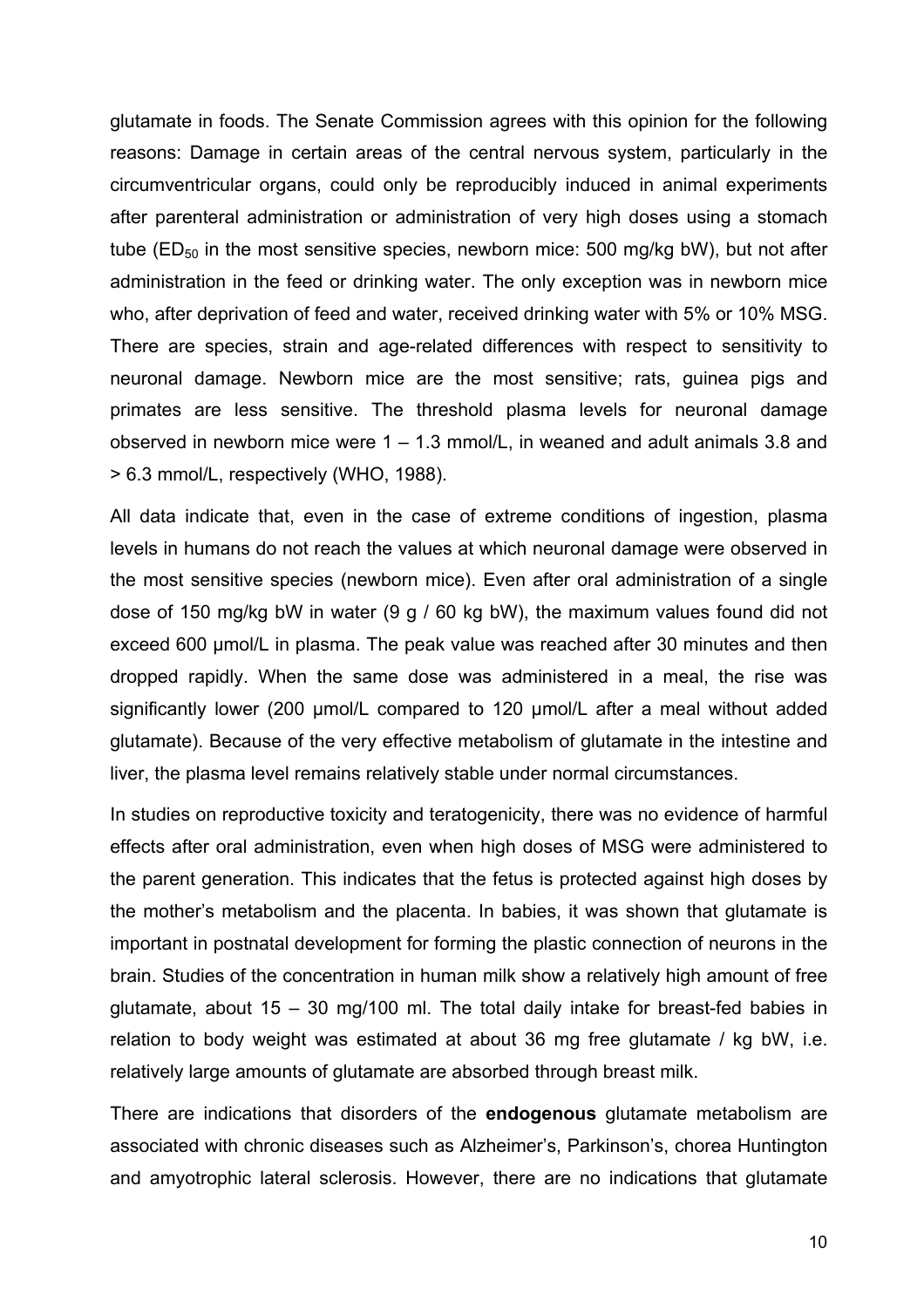ingested **exogenously** with food plays a role in the etiology or the clinical progression of such chronic diseases (FASEB, 1995). In particular, a causal link between exogenously ingested MSG and Parkinson's or Alzheimer's disease is not very likely for the following reasons: In the case of Parkinson's and Alzheimer's disease, it is a matter of cell degeneration: in the former case in the substantia nigra, in the latter case in the hippocampus and the nucleus basalis Meynert. In both cases the circumventricular organs, in which damage might be expected after ingesting large amounts of exogenous glutamate, are not affected.

#### **8. Research needs**

The SKLM concludes that there is a need for more research in the characterisation of potential risk groups. For instance, it would be worthwhile examining whether people with limited intestinal function, e.g. with inflammatory intestinal diseases or liver diseases such as hepatitis, have higher plasma levels after consuming glutamate than healthy people. Furthermore, human data is desirable for the detailed monitoring of plasma levels after absorption of various amounts of glutamate in various foods.

The high glutamate concentrations in human breast milk raise questions about absorption, distribution, metabolization and excretion in infants, the answers to which might also clarify questions with respect to possible protective mechanisms in infants. Comparison of breast-fed infants with those that are not breast-fed might provide more information with respect to beneficial as well as adverse effects.

The data base upon which the assumptions for the current assessment of consumer exposure were based should be updated. In particular, data are required on the amounts of glutamate used in foods and the resulting exposure. This data update must also include the actual use of glutamate as a household seasoning in order to ensure the most topical and reliable consumption data.

#### **9. Conclusion**

Since the earlier assessments by national and international panels of experts (WHO, 1988; SCF, 1991; FASEB, 1995; FSANZ, 2003; NAS, 2002) there have been no new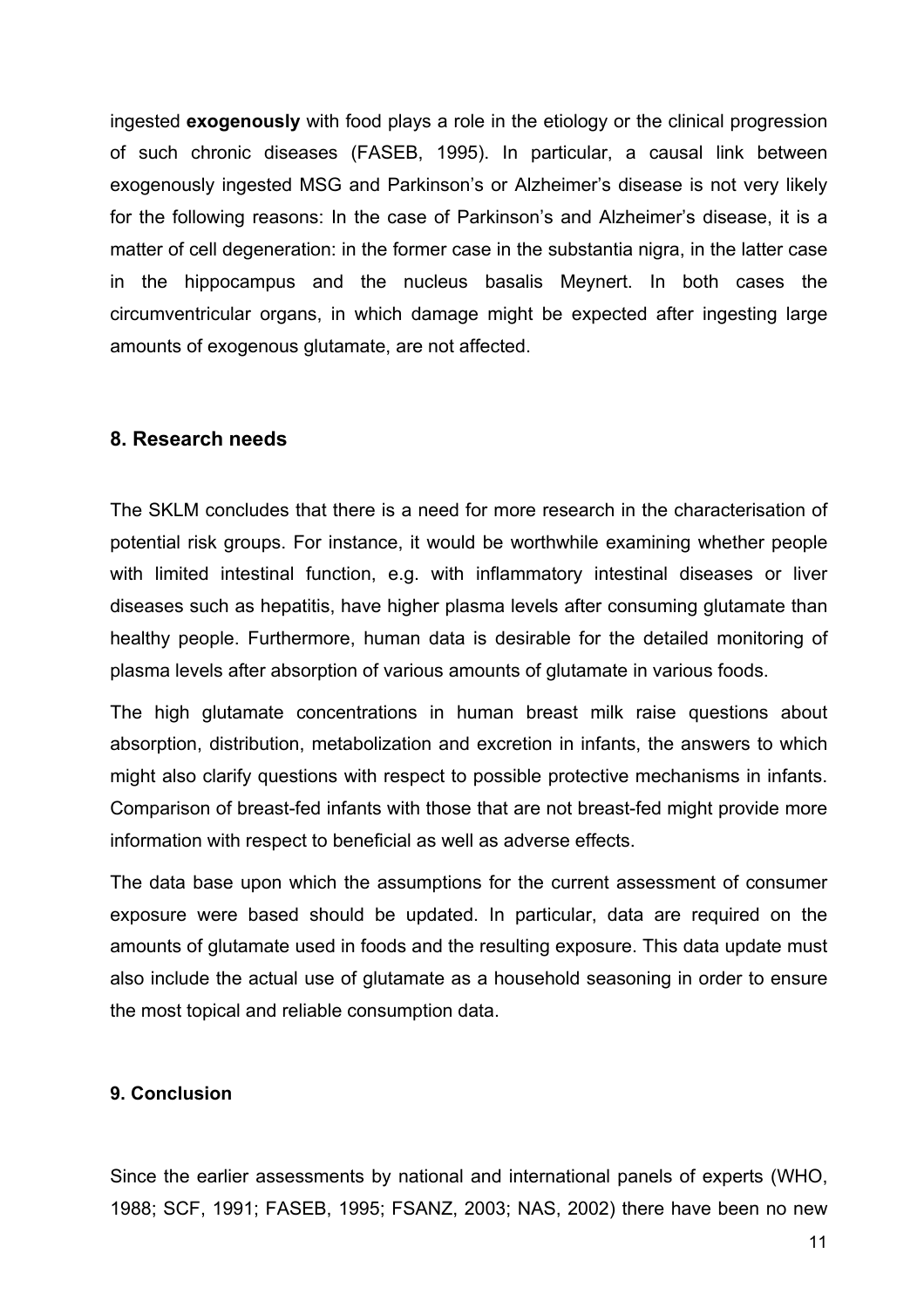findings that make it necessary to re-evaluate glutamate with respect to a potential neurotoxicity. The SKLM concludes that these assessments are still valid.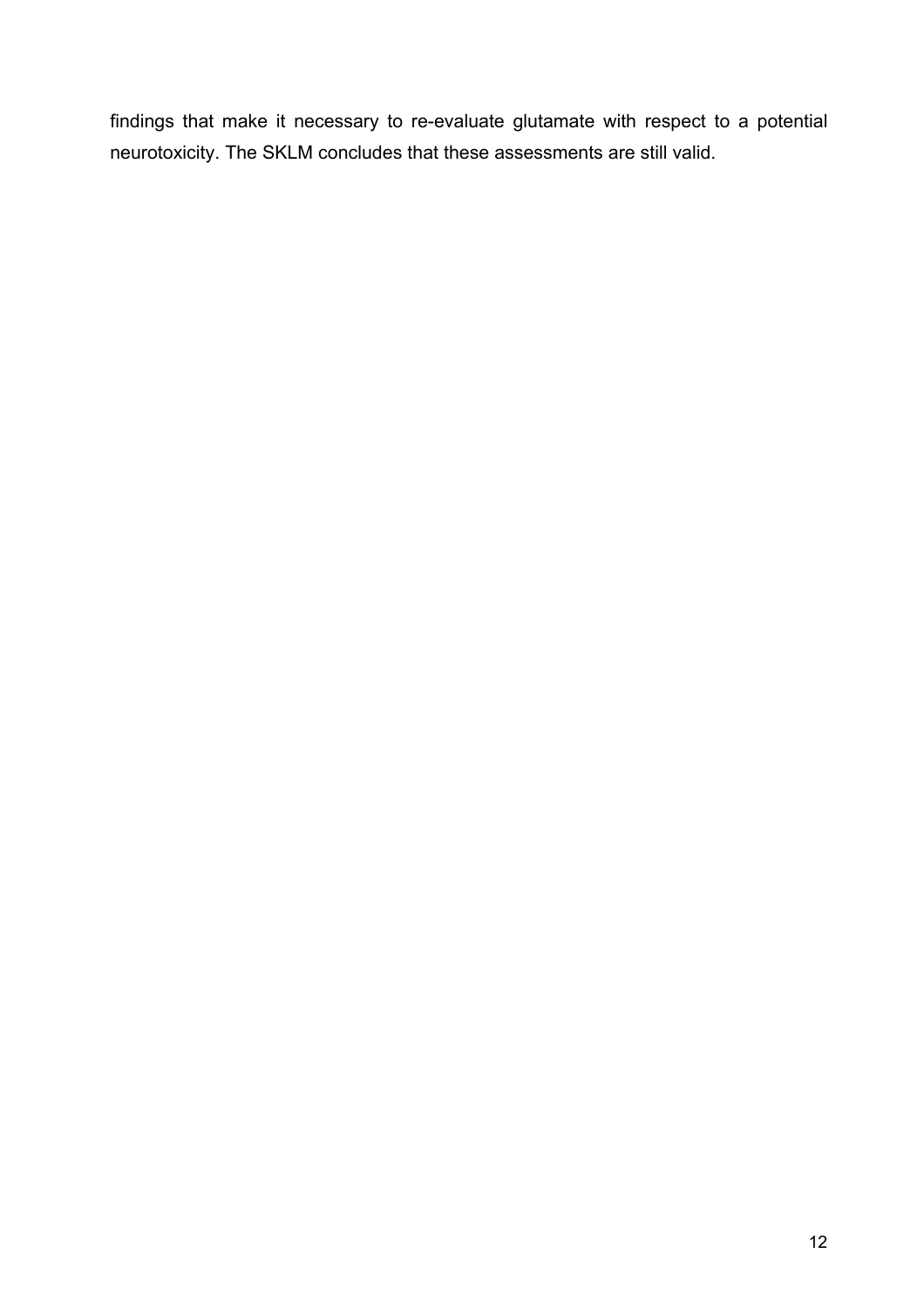#### **10. Literature**

Battaglia FC (2000) Glutamine and Glutamate Exchange between the Fetal Liver and the Placenta. J. Nutr. **130**, 974S-977S

Biesalski HK, Bässler KH, Diehl JF, Erbersdobler HF, Fürst P, Hammes W, Kempski O, Müller W, Steinhart H (1997) Na-Glutamat, Eine Standortbestimmung. Akt. Ernähr.- Med. **22**, 169-178

Biesalski HK (1998) Zur Bedeutung von Glutamat in der Ernährung. Ernährungs-Umschau **45**, 244-246

Carratu B, Boniglia C, Scalise F, Ambruzzi AM, Sanzini E (2003) Nitrogenous components of human milk: non-protein nitrogen, true protein and free amino acids. Food Chemistry **81**, 357-362

Food Standards Australia New Zealand (FSANZ) (2003) Monosodium Glutamate, a Safety Assessment. Technical Report Series No. 20

Graham TE, Sgro V, Friars D, Gibala MJ (2000) Glutamate ingestion: the plasma and muscle free amino acid pools of resting humans. Am. J. Physiol. Endocrinol. Metab. **278**, E83-E89

FASEB (1995). Analysis of adverse reactions to monosodium glutamate (MSG). Life Sciences Research Office, Federation of American Societies for Experimental Biology, Washington DC

National Academy of Sciences, National Research Council (1979) The 1977 Survey of the Industry on the Use of Food Additives: Estimates of Daily Intake. Vol. **3**, Washington, D.C.: National Academy Press

National Academy of Sciences (2002) Dietary Reference Intakes for Energy, Carbohydrates, Fiber, Fat, Protein and Amino Acids (Macronutrients)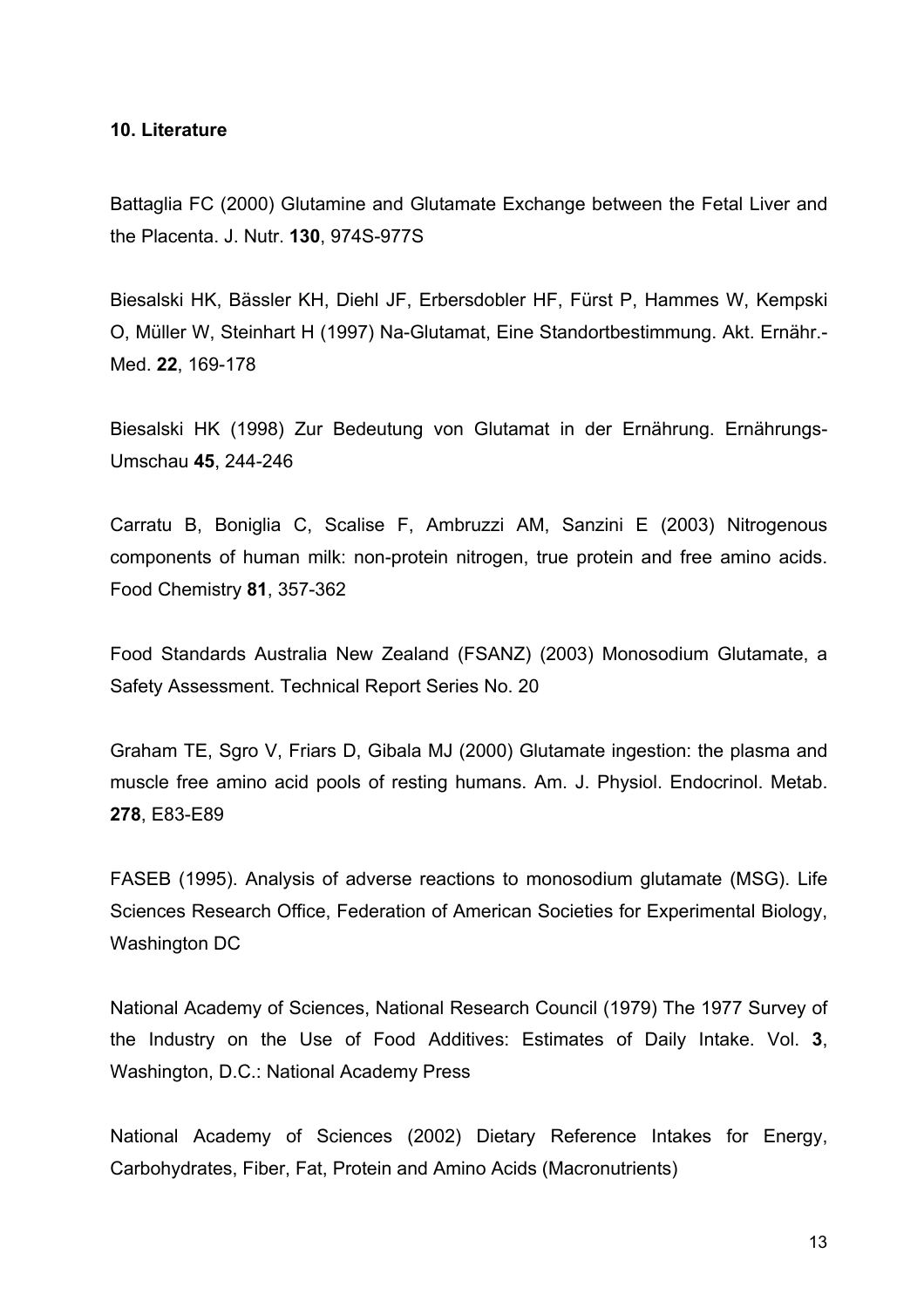Rhodes J, Titherley AC, Norman JA, Wood R, Lord DW (1991) A survey of the monosodium glutamate content of foods and an estimation of the dietary intake of monosodium glutamate. Food Addit. Contam. **8**, 265-274

Sarwar G, Botting HG, Davis TA, Darling P, Pencharz PB (1998) Free amino acids in milk of human subjects, other primates and non-primates. British Journal of Nutrition **79**, 129-131

SCF (1991) Reports of the Scientific Committee on Food. 25<sup>th</sup> Series, Brussels, Belgium

Smith QR (2000) Transport of glutamate and other amino acids at the blood-brain barrier. J Nutr. 130 (4S Suppl), 1016S-22S.

Stegink LD, Filer LJ, Baker GL (1982) Plasma and Erythrocyte Amino Acid Levels in Normal Adult Subjects Fed a High Protein Meal with and without Added Monosodium Glutamate. J. Nutr. **112**, 1953-1960

Stegink LD, Filer LJ, Baker GL (1983b) Effect of carbohydrate on plasma and erythrocyte glutamate levels in humans ingesting large doses of monosodium Lglutamate in water. American Journal of Clinical Nutrition **37**, 961-968

Stegink LD, Filer LJ, Baker GL (1983a) Plasma Amino Acid Concentrations in Normal Adults Fed Meals with Added Monosodium L-Glutamate and Aspartame. J. Nutr. **113**, 1851-1860

Tung TC, Tung KS (1980) Serum free amino acid levels after oral glutamate intake in infant and adult humans. Nutrition Reports International **22**, 431-443

Wahl M, Unterberg A, Baethmann A (1988) Mediators of Blood-Brain Barrier Dysfunction and Formation of Vasogenic Brain Edema. Journal of Cerebral Blood Flow and Metabolism **8**, 621-634.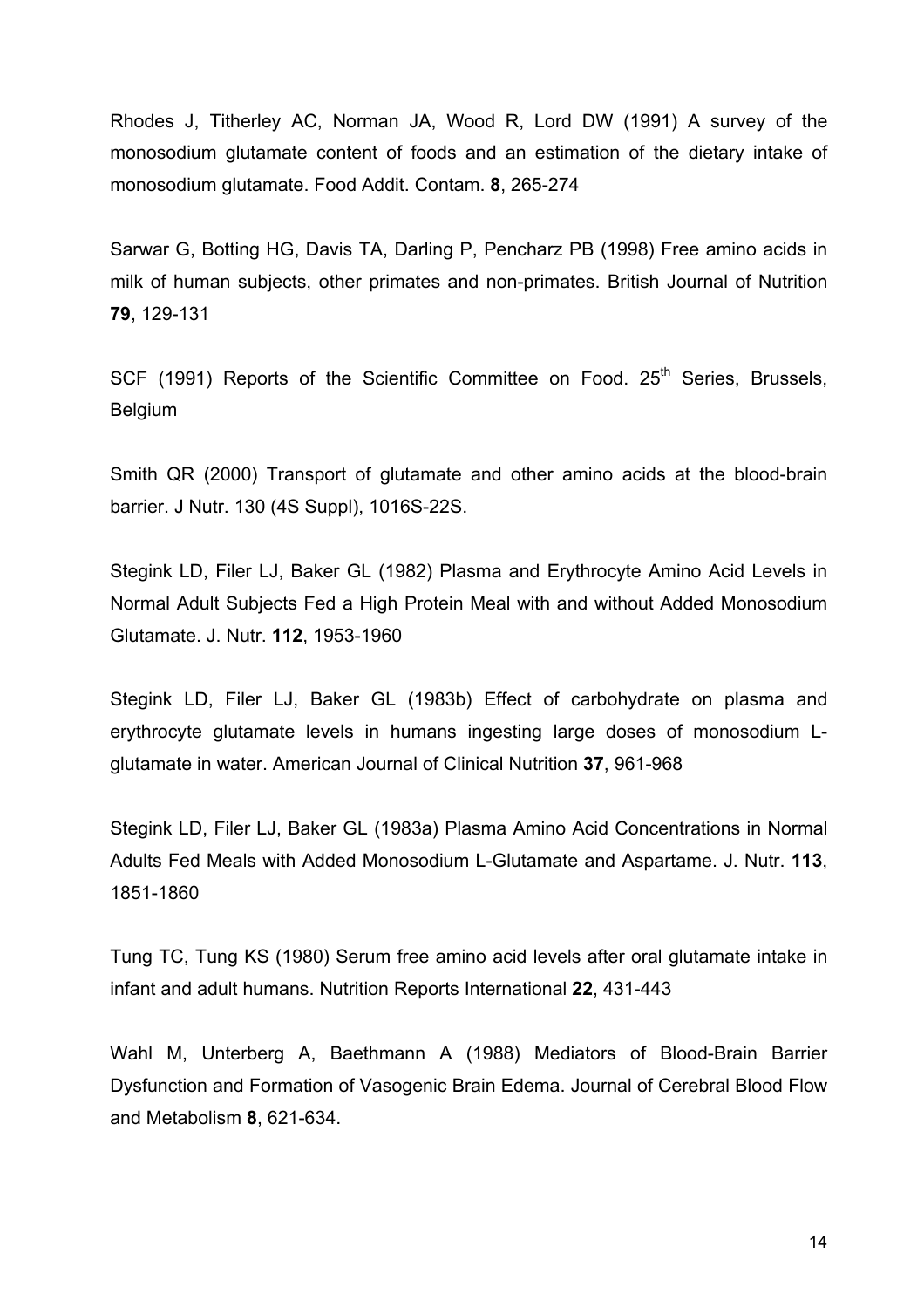Walker R, Lupin JR (2000) The Safety Evaluation of Monosodium Glutamate. J. Nutr. **130**, 1049S-1052S

WHO (1988) L-glutamic acid and its ammonium, calcium, monosodium and potassium salts. In: Toxicological evaluation of certain food additives, 31<sup>st</sup> Meeting of the Joint FAO/WHO Expert Committee on Food Additives (JECFA). WHO Food Additives Series **22**, Cambridge University Press, 97-161

Yang WH, Drouin MA, Herbert M, Mao Y, Karsh J (1997) The monosodium glutamate symptom complex: assessment in a double-blind placebo-controlled, randomised study. J. Allergy Clin. Immunol. **99**, 757-762